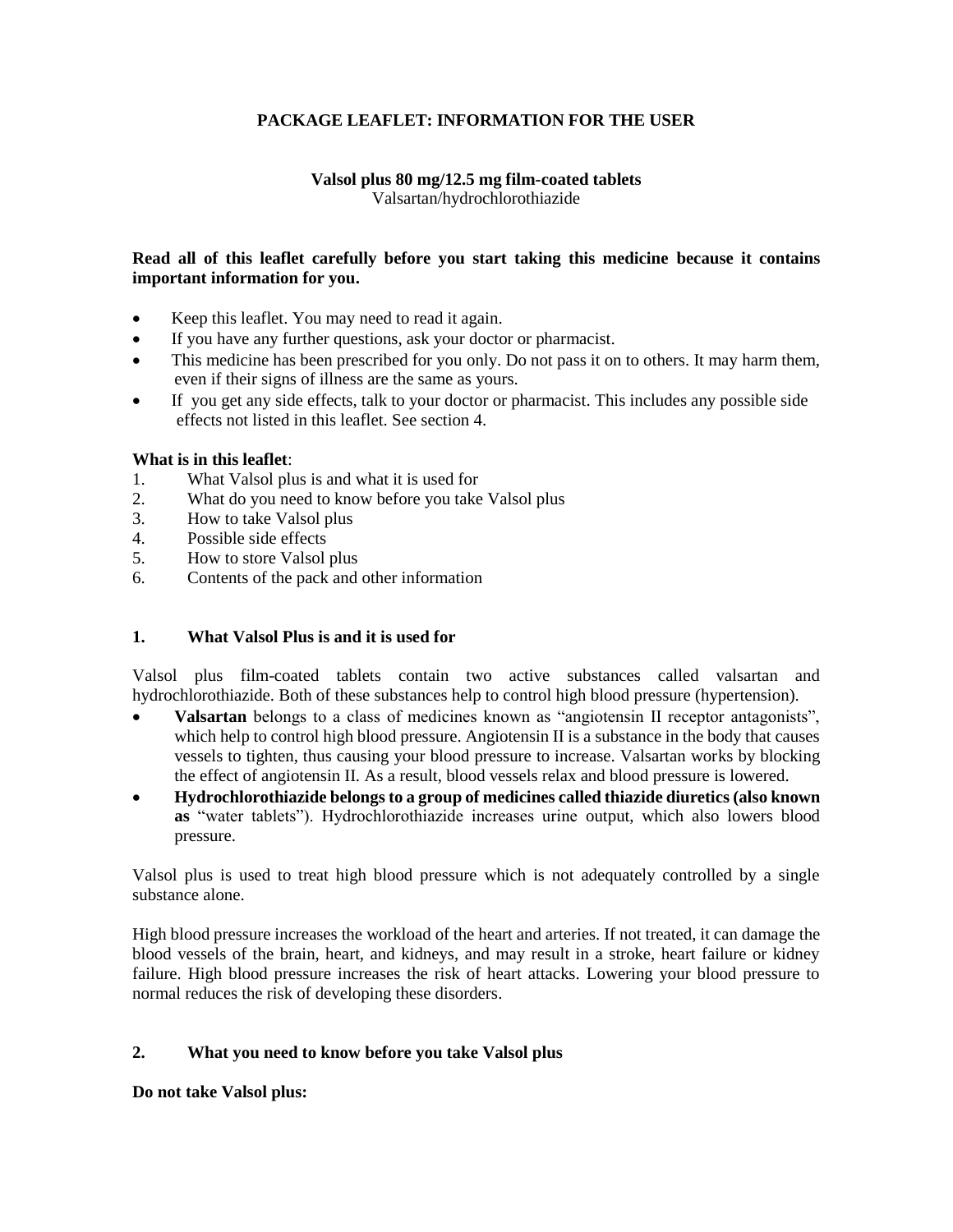- if you are allergic (hypersensitive) to valsartan, hydrochlorothiazide, sulphonamide derivatives (substances chemically related to hydrochlorothiazide) or to any of the other ingredients of this medicine (listed in section 6).
- . if you are **more than 3 months pregnant** (it is also better to avoid Valsol plus in early pregnancy – see pregnancy section).
- if you have **severe** liver disease, destruction of the small bile ducts within the liver (biliary cirrhosis) leading to the build up of bile in the liver (cholestasis).
- if you have **severe** kidney disease.
- if you are unable to produce urine (anuria).
- if you are treated with an artificial kidney.
- if the level of potassium or sodium in your blood is lower than normal, or if the level of calcium in your blood is higher than normal despite treatment.
- if you have gout.
- if you have diabetes or impaired kidney function and you are treated with a blood pressure lowering medicine containing aliskiren.

# **If any of the above apply to you, do not take this medicine and speak to your doctor.**

## **Warnings and precautions**

## **Talk to your doctor or pharmacist before taking Valsol plus**

- if you are taking potassium-sparing medicines, potassium supplements, salt substitutes containing potassium or other medicines that increase the amount of potassium in your blood such as heparin. Your doctor may need to check the amount of potassium in your blood regularly.
- if you have low levels of potassium in your blood.
- if you have diarrhoea or severe vomiting.
- if you are taking high doses of water tablets (diuretics).
- if you have severe heart disease.
- if you are suffering from heart failure or have experienced a heart attack. Follow your doctor's instruction for the starting dose carefully. Your doctor may also check your kidney function.
- if you suffer from a narrowing of the kidney artery.
- if you have recently received a new kidney.
- if you suffer from hyperaldosteronism. This is a disease in which your adrenal glands make too much of the hormone aldosterone. If this applies to you, the use of Valsol plus is not recommended.
- if you have liver or kidney disease.
- if you have ever experienced swelling of the tongue and face caused by an allergic reaction called angioedema when taking another drug (including ACE inhibitors), tell your doctor. If these symptoms occur when you are taking <invented name>, stop taking <invented name> immediately and never take it again. See also section 4, "Possible side effects".
- if you have fever, rash and joint pain, which may be signs of systemic lupus erythematosus (SLE, a so-called autoimmune disease).
- if you have diabetes, gout, high levels of cholesterol or fats in your blood.
- if you have had allergic reactions with the use of other blood pressure-lowering agents of thisclass (angiotensin II receptor antagonists) or if you have allergy or asthma.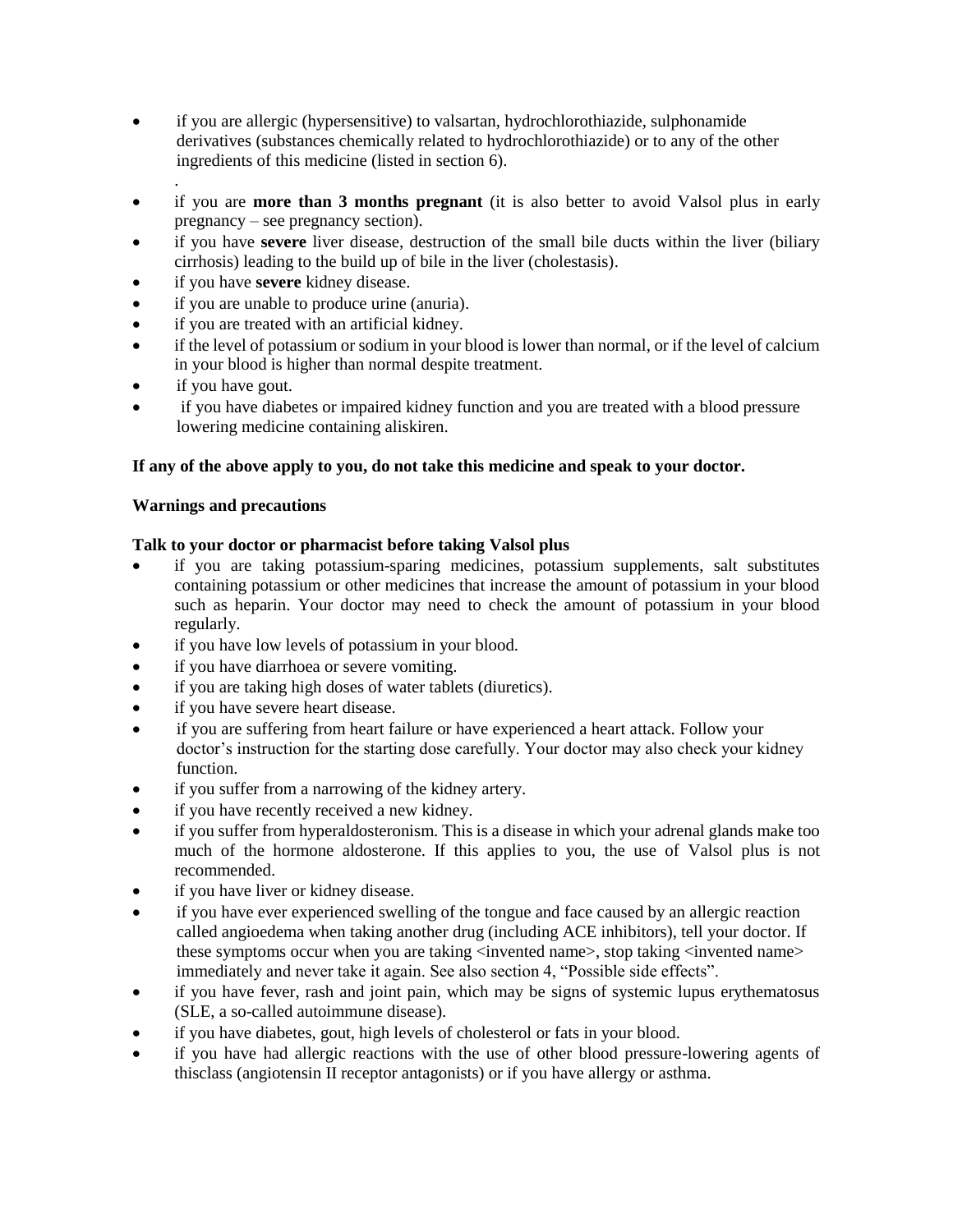- If you experience a decrease in vision or eye pain. These could be symptoms of fluid accumulation in the vascular layer of the eye (choroidal effusion) or an increase of pressure in your eye and can happen within hours to a week of taking Valsol plus. This can lead to permanent vision loss, if not treated. If you earlier have had a penicillin or sulfonamide allergy, you can be at higher risk of developing this.
- if you are taking any of the following medicines used to treat high blood pressure:
	- an ACE-inhibitor (for example enalapril, lisinopril, ramipril), in particular if you have diabetes-related kidney problems.
	- aliskiren
- if you have had skin cancer or if you develop an unexpected skin lesion during the treatment. Treatment with hydrochlorothiazide, particularly long term use with high doses, may increase the risk of some types of skin and lip cancer (non-melanoma skin cancer). Protect your skin from sun exposure and UV rays while taking Valsol Plus.
- if you experienced breathing or lung problems (including inflammation or fluid in the lungs) following hydrochlorothiazide intake in the past. If you develop any severe shortness of breath or difficulty breathing after taking Valsol plus, seek medical attention immediately.

Your doctor may check your kidney function, blood pressure, and the amount of electrolytes (e.g. potassium) in your blood at regular intervals.

See also information under the heading "Do not take Valsol Plus"

Valsol plus may cause increased sensitivity of the skin to sun.

The use of Valsol plus in children and adolescents (below the age of 18 years) is not recommended.

You must tell your doctor if you think you are (or might become) pregnant. Valsol plus is not recommended in early pregnancy, and must not be taken if you are more than 3 months pregnant, as it may cause serious harm to your baby if used at that stage (see pregnancy section).

### **Other medicines and <invented name>**

Tell your doctor or pharmacist if you are taking, have recently taken or might take any other medicines.

The effect of the treatment can be influenced if Valsol plus is taken together with certain other medicines. Your doctor may need to change your dose and/or, to take other precautions, or in some cases to stop taking one of the medicines. This especially applies to the following medicines:

- lithium, a medicine used to treat some types of psychiatric diseases
- medicines that affect or can be affected by potassium blood levels, such as digoxin, a medicine to control the heart rhythm, some antipsychotic medicines
- medicines or substances that may increase the amount of potassium in your blood, such as potassium supplements, potassium-containing salt substitutes, potassium-sparing medicines, heparin
- medicines that may reduce the amount of potassium in your blood, such as diuretics (water tablets), corticosteroids, some laxatives, carbenoxolone, amphotericin or penicillin G.
- some antibiotics (rifamycin group), a drug used to protect against transplant rejection (ciclosporin) or an antiretroviral drug used to treat HIV/AIDS infection (ritonavir). These drugs may increase the effect of  $\langle$  invented name $\rangle$ .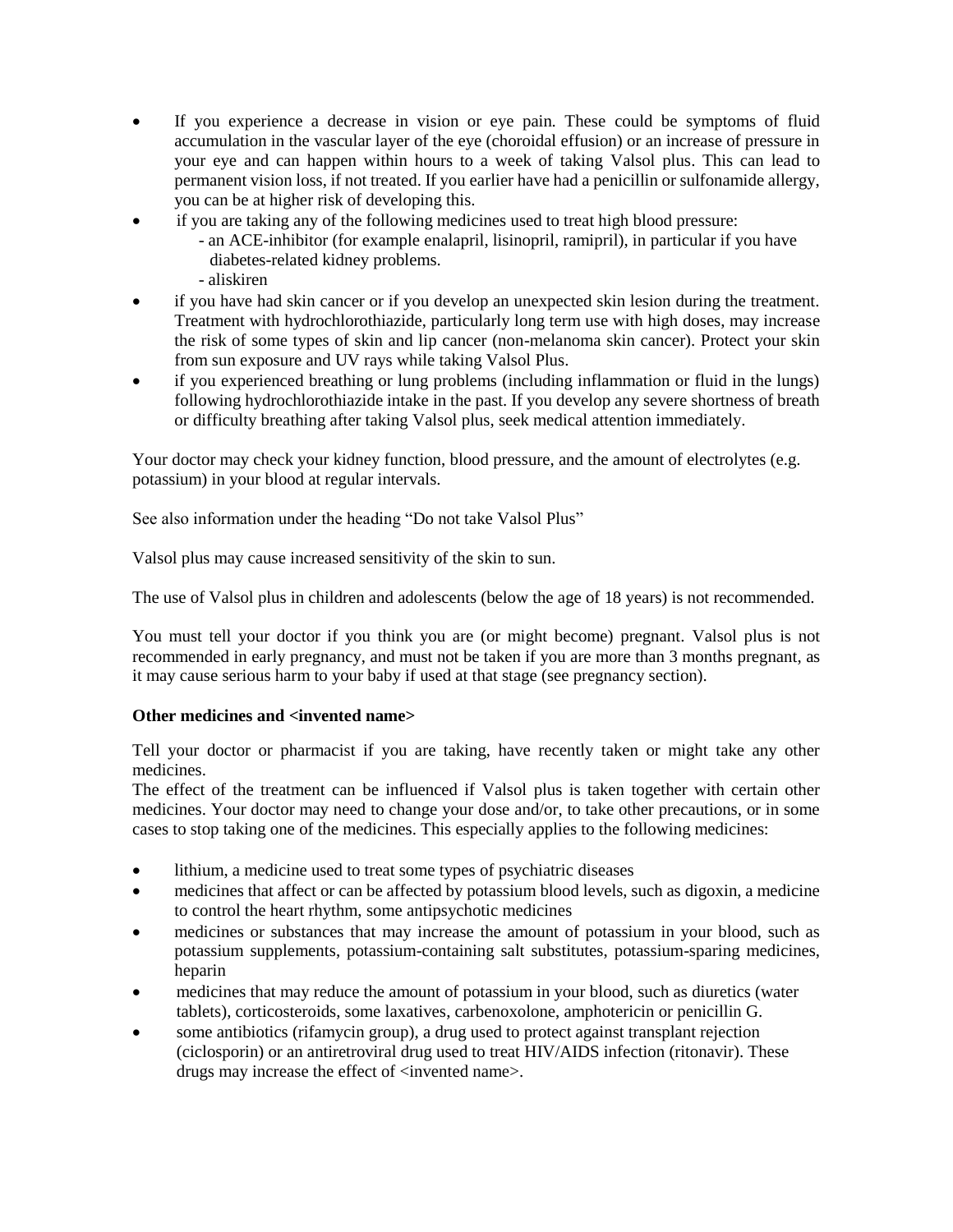- medicines that may induce "torsades de pointes" (irregular heart beat), such as antiarrhythmics (medicines used to treat heart problems) and some antipsychotics.
- medicines that may reduce the amount of sodium in your blood, such as antidepressants, antipsychotics, antiepileptics.
- medicines for the treatment of gout, such as allopurinol, probenecid, sulfinpyrazone
- therapeutic vitamin D and calcium supplements,
- medicines for the treatment of diabetes (oral agents such as metformin or insulins)
- other medicines to lower your blood pressure, including methyldopa, ACE nhibitors (such as enalapril, lisinopril, etc.,) or aliskiren (see also information under the headings "Do not take Valsol Plus" and "Warnings and precautions")
	- medicines to increase blood pressure, such as noradrenaline or adrenaline.
	- digoxin or other digitalis glycosides (medicines used to treat heart problems).
	- medicines to increase blood sugar levels, such as diazoxide or beta blockers
- cytotoxic medicines (used to treat cancer), such as methotrexate or cyclophosphamide
- pain killers such as non-steroidal anti-inflammatory agents (NSAIDs), including selective cyclooxygenase-2 inhibitors (Cox-2 inhibitors) and acetylsalicylic acid  $>$  3 g
- muscle relaxing medicines, such as tubocurarine
- anti-cholinergic medicines (medicines used to treat a variety of disorders such as gastrointestinal cramps, urinary bladder spasm, asthma, motion sickness, muscular spasms, Parkinson's disease and as an aid to anaesthesia)
- amantadine (medicine used to treat Parkinson's disease and also used to treat or prevent certain illnesses caused by viruses)
- cholestyramine and colestipol (medicines used to treat high levels of lipids in the blood)
- ciclosporin, a medicine used for organ transplant to avoid organ rejection
- alcohol, sleeping pills and anaesthetics (medicines with sleeping or painkilling effect used for example during surgery)

iodine contrast media (agents used for imaging examinations)

# **Valsol plus with food and drink and alcohol**

You can take Valsol plus with or without food.

Avoid taking alcohol until you have talked to your doctor. Alcohol may make your blood pressure fall more and/or increase the risk of you becoming dizzy or feeling faint.

### **Pregnancy and breast-feeding**

# **You must tell your doctor if you think that you are (or might become) pregnant**

Your doctor will normally advise you to stop taking Valsol plus before you become pregnant or as soon as you know you are pregnant, and will advise you to take another medicine instead of Valsol plus. Valsol plus is not recommended in early pregnancy, and must not be taken when more than 3 months pregnant, as it may cause serious harm to your baby if it is used after the third month of pregnancy.

# **Tell your doctor if you are breast-feeding or about to start breast-feeding**

Valsol plus is not recommended for mothers who are breast-feeding, and your doctor may choose another treatment for you if you wish to breast-feed, especially if your baby is newborn, or was born prematurely.

### **Driving and using machines**

Before you drive a vehicle, use tools or operate machines or carry out other activities that require concentration, make sure you know how Valsol plus affects you. Like many other medicines used to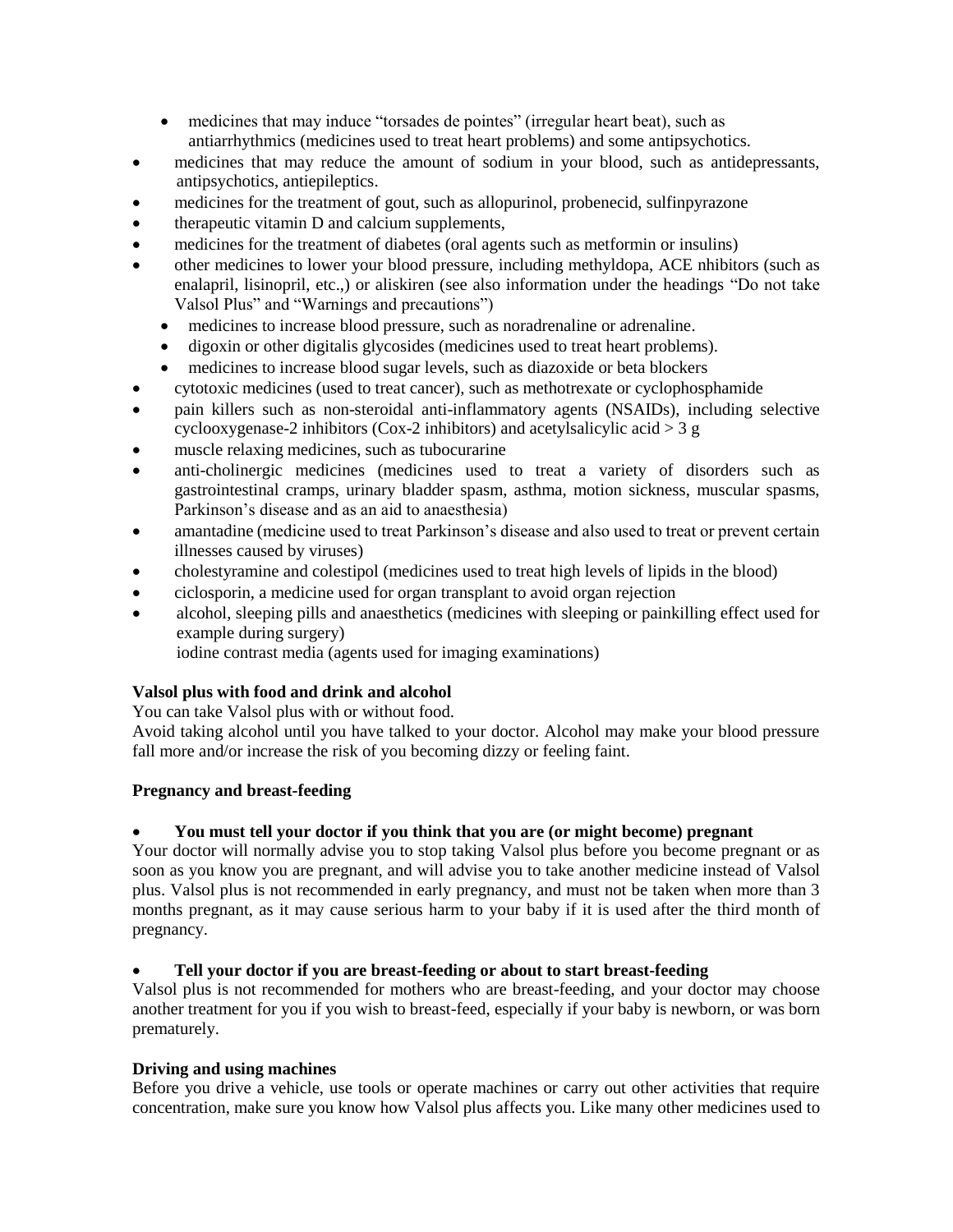treat high blood pressure, Valsol plus may occasionally cause dizziness and affect the ability to concentrate.

## **Valsol plus contains sorbitol**

Valsol plus 80 mg/12.5 mg film-coated tablets contain 9.25 mg in each tablet.

### **Valsol plus contains sodium**

This medicine contains less than 1 mmol sodium (23 mg) per film-coated tablets, that is to say essentially 'sodium-free'.

## **Valsol plus contains lactose**

If you have been told by your doctor that you have an intolerance to some sugars (e.g. lactose) contact your doctor before taking this medicine.

## **3. How to take Valsol plus**

Always take this medicine exactly as your doctor has told you. This will help you to get the best results and lower the risk of side effects. Check with your doctor or pharmacist if you are not sure.

People with high blood pressure often do not notice any signs of this problem. Many may feel quite normal. This makes it all the more important for you to keep your appointments with your doctor even if you are feeling well.

Your doctor will tell you exactly how many tablets of Valsol plus to take. Depending on how you respond to the treatment, your doctor may suggest a higher or lower dose.

The recommended dose is:

- The recomended dose of Valsol plus is one tablet per day.
- Do not change the dose or stop taking the tablets without consulting your doctor.
- The medicine should be taken at the same time each day, usually in the morning.
- You can take Valsol plus with or without food.
- Swallow the tablet with a glass of water.

### **If you take more Valsol plus than you should**

If you experience severe dizziness and/or fainting, lay down and contact your doctor immediately. If you have accidentally taken too many tablets, contact your doctor, pharmacist or hospital.

### **If you forget to take Valsol plus**

If you forget to take a dose, take it as soon as you remember. However, if it is almost time for your next dose, skip the dose you missed.

Do not take a double dose to make up for a forgotten dose.

### **If you stop taking Valsol plus**

Stopping your treatment with Valsol plus may cause your high blood pressure to get worse. Do not stop taking your medicine unless your doctor tells you to.

## **If you have any further questions on the use of this product, ask your doctor or pharmacist.**

**4. Possible side effects**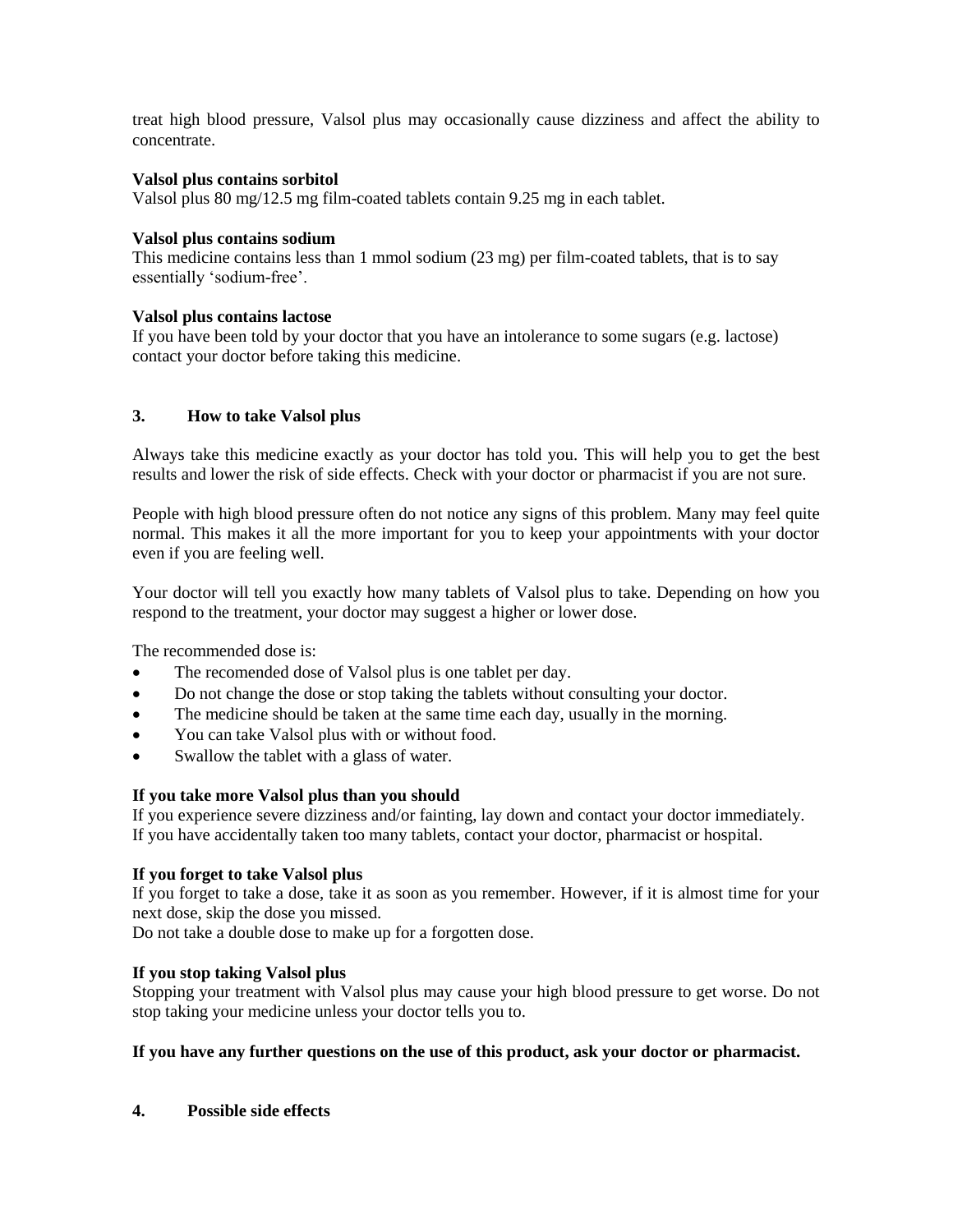Like all medicines, Valsol plus can cause side effects, although not everybody gets them.

## **Some side effects can be serious and need immediate medical attention:**

You should see your doctor immediately if you experience symptoms of angioedema, such as:

- swollen face, tongue or pharynx
- difficulty in swallowing
- hives and difficulties in breathing
- Severe skin disease that causes rash, red skin, blistering of the lips, eyes or mouth, skin peeling, fever (toxic epidermal necrolysis)
- Decrease in vision or pain in your eyes due to high pressure (possible signs of fluid accumulation in the vascular layer of the eye (choroidal effusion) or acute angle-closure glaucoma)
- Fever, sore throat, more frequent infections (agranulocytosis)

These side effects are very rare or of frequency not known.

### **If you get any of these symptoms, stop taking <invented name>and contact your doctor straight away (see also section 2 "Warnings and precautions"). Other side effects include:**

## *Uncommon (may affect up to 1 in 100 people):*

- cough
- low blood pressure
- light-headedness
- dehydration (with symptoms of thirst, dry mouth and tongue, infrequent urination, dark colored urine, dry skin)
- muscle pain
- tiredness
- tingling or numbness
- blurred vision
- noises (e.g. hissing, buzzing) in ears

*Very rare (may affect up to 1 in 10,000 people):*

- dizziness
- diarrhoea
- joint pain

*Not known (frequency cannot be estimated from the available data):*

- breathing difficulty
- severely decreased urine output
- low level of sodium in the blood (which can trigger tiredness, confusion, muscle twitching and/or convulsions in severe cases)
- low level of potassium in the blood (sometimes with muscle weakness, muscle spasms, abnormal heart rhythm)
- low level of white cells in the blood (with symptoms such as fever, skin infections, sore throat or mouth ulcers due to infections, weakness)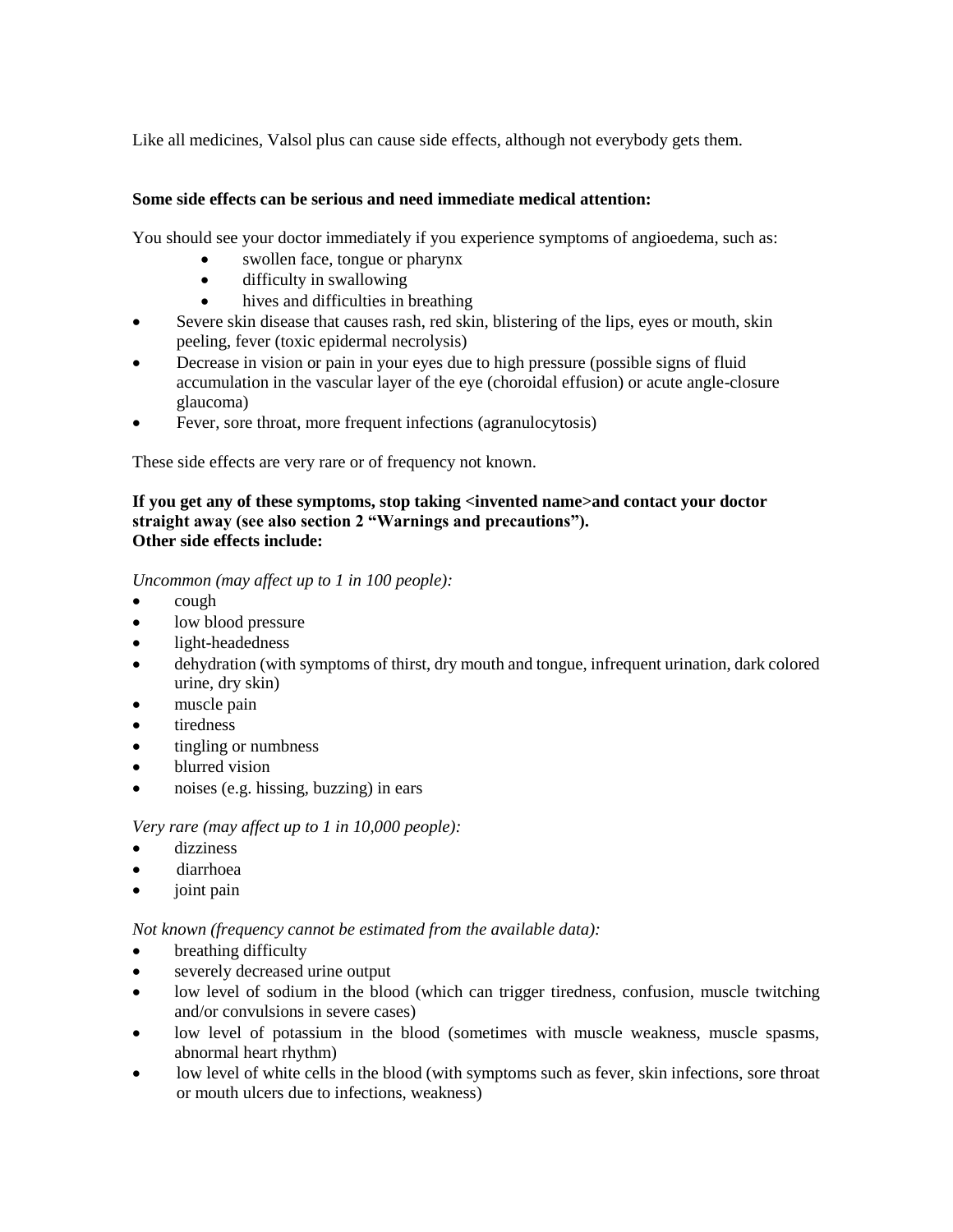- the level of bilirubin increased in blood (which can, in severe cases, trigger yellow skin and eyes)
- the level of blood urea nitrogen and creatinine increased in blood (which can indicate abnormal kidney function)
- the level of uric acid in blood increased (which can, in severe cases, trigger gout)
- syncope (fainting)

# **The following side effects have been reported with products containing valsartan or hydrochlorothiazide alone:**

# Valsartan

# *Uncommon (may affect up to 1 in 100 people):*

- spinning sensation
- abdominal pain

# *Not known (frequency cannot be estimated from the available data):*

- blistering skin (sign of dermatitis bullous)
- skin rash with or without itching together with some of the following signs or symptoms: fever, joint pain, muscle pain, swollen lymph nodes and/or flu-like symptoms
- rash, purplished-red spots, fever, itching (symptoms of inflammation of blood vessels)
- low level of blood platelets (sometimes with unusual bleeding or bruising)
- high level of potassium in the blood (sometimes with muscle spasms, abnormal heart rhythm)
- allergic reactions (with symptoms such as rash, itching, hives, difficulty breathing or swallowing, dizziness)
- swelling mainly of the face and throat; rash; itching
- elevation of liver function values
- the level of haemoglobin decreased and the percentage of red cells decreased in the blood (which both can, in severe cases, trigger an anaemia).
- kidney failure
- low level of sodium in the blood (which can trigger tiredness, confusion, muscle twitching and/or convulsions in severe cases)

# Hydrochlorothiazide

*Very common (may affect more than 1 in 10 people):*

- low level of potassium in the blood
- increase of lipids in the blood

# *Common (may affect up to 1 in 10 people):*

- low level of sodium in the blood
- low level of magnesium in the blood
- high level of uric acid in the blood
- itchy rash and other types of rash
- reduced appetite
- mild nausea and vomiting

dizziness,, fainting on standing up

inability to achieve or maintain erection *Rare (may affect up to 1 in 1,000 people):*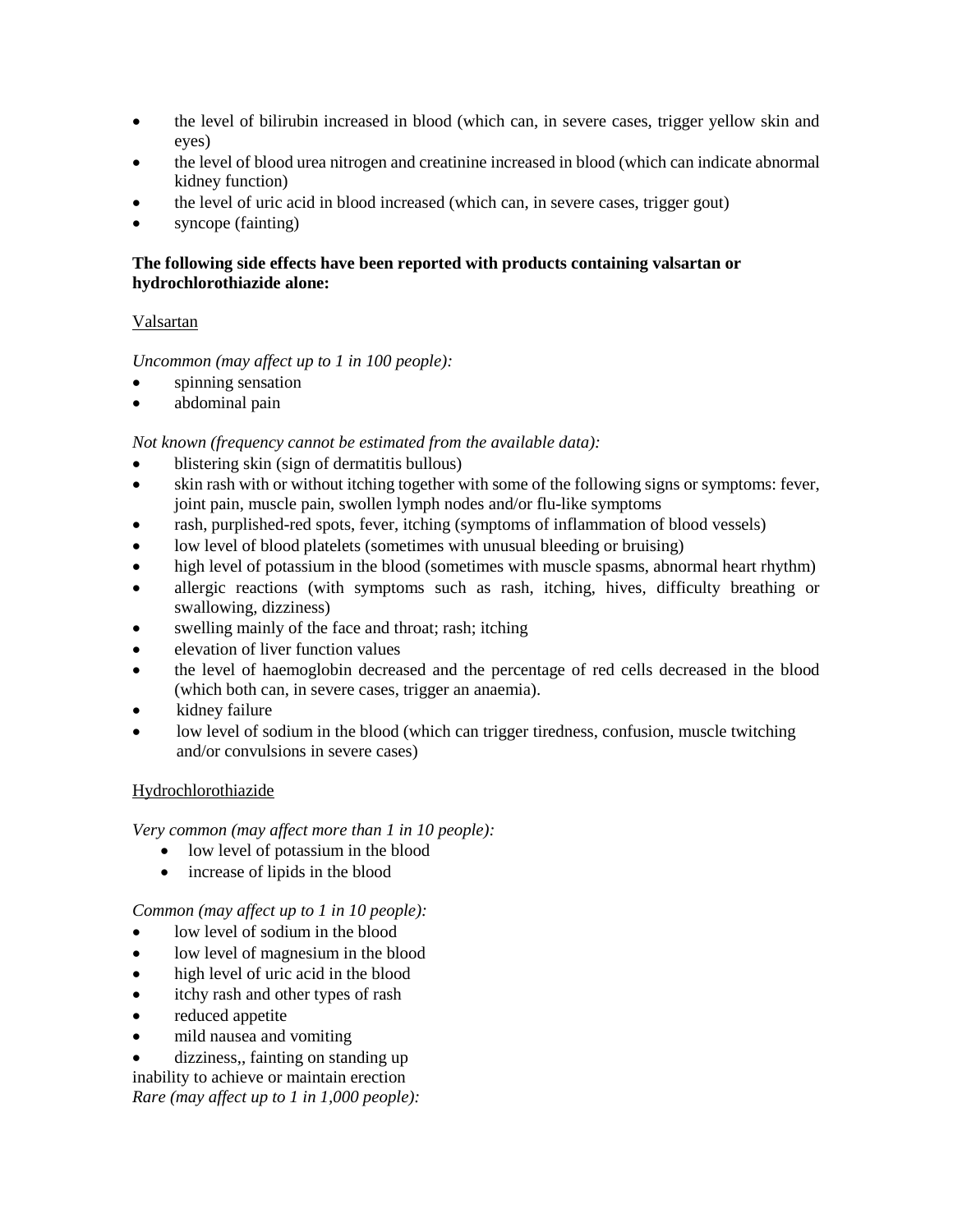- swelling and blistering of the skin (due to increased sensitivity to sun)
- high level of calcium in the blood
- high level of sugar in the blood
- sugar in the urine
- worsening of diabetic metabolic state
- constipation, diarrhoea, discomfort of the stomach or bowels liver disorders which can occur together with yellow skin and eyes
- irregular heart beat
- headache
- sleep disturbances
- sad mood (depression)
- low level of blood platelets (sometimes with bleeding or bruising underneath the skin)
- dizziness
- tingling or numbness
- vision disorder

# *Very rare (may affect up to 1 in 10,000 people):*

- inflammation of blood vessels with symptoms such as rash, purplish-red spots, fever (vasculitis)
- rash, itching, hives, difficulty breathing or swallowing, dizziness (hypersensitivity reactions)
- facial rash, joint pain, muscle disorder, fever (lupus erythematosus)
- severe upper stomach pain (pancreatitis)
- difficulty breathing with fever, coughing, wheezing, breathlessness (respiratory distress including pneumonitis and pulmonary oedema)
- pale skin, tiredness, breathlessness, dark urine (haemolytic anaemia)
- fever, sore throat or mouth ulcers due to infections (leucopenia)
- confusion, tiredness, muscle twitching and spasm, rapid breathing (hypochloraemic alkalosis)
- Acute respiratory distress (signs include severe shortness of breath, fever, weakness, and confusion).

*Not known (frequency cannot be estimated from the available data):*

- weakness, bruising and frequent infections (aplastic anemia)
- severely decreased urine output (possible signs of renal disorder or renal failure)
- rash, red skin, blistering of the lips, eyes or mouth, skin peeling, fever (possible signs of erythema multiforme)
- muscle spasm
- fever (pyrexia)
- weakness (asthenia)
- skin and lip cancer (non-melanoma skin cancer)

## **If any of the side effects gets serious, or if you notice any side effects not listed in this leaflet, please tell your doctor or pharmacist.**

# **Reporting of side effects**

If you get any side effects, talk to your doctor or pharmacist. This includes any possible side effects not listed in this leaflet. You can also report side effects directly via the national reporting system listed in Appendix  $V^*$ . By reporting side effects you can help provide more information on the safety of this medicine.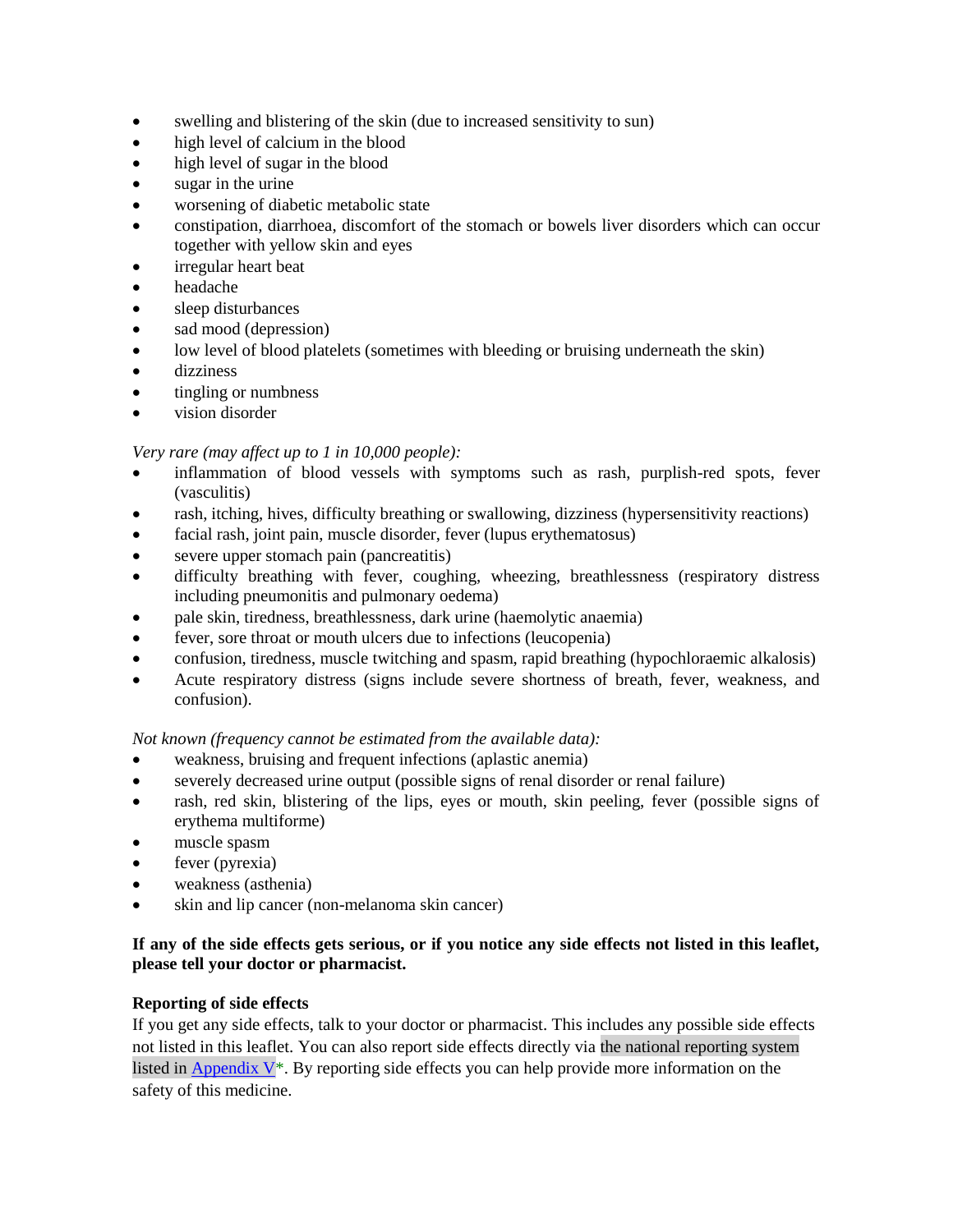## **5. How to store Valsol plus**

- Keep out of the sight and reach of children.
- Do not use Valsol plus after the expiry date which is stated on the carton and blister after EXP. The expiry date refers to the last day of that month.
- Do not store above 30°C. Store in the original package in order to protect from moisture.
- Do not use his medicine if you notice that pack is damaged or shows signs of tampering.
- Do not throw away any medicines via wastewater or household waste. Ask your pharmacist how to throw awayof medicines no longer use. These measures will help to protect the environment.

### **6 Contents of the pack and other information**

### **What Valsol plus contains**

The active substances are valsartan and hydrochlorothiazide.

Each Valsol plus 80 mg/12.5 mg film-coated tablet contains 80 mg valsartan and 12.5 mg hydrochlorothiazide.

Other excipients are:

- **Tablet Core:** cellulose, microcrystalline, silica, colloidal anhydrous, sorbitol, magnesium carbonate, pregelatinised maize starch, povidone K-30, sodium stearyl fumarate, sodium laurylsulphate, crospovidone Type A.
- Coating: lactose monohydrate, hypromellose, macrogol 4000, titanium dioxide (E 171), iron oxide red  $(E 172)$  (only the 80 mg/12.5 mg)

# **What Valsol plus looks like and contents of the pack**

Film-coated tablet. Valsol plus 80 mg/12.5 mg film-coated tablets: cylindrical, biconvex, coated pink tablet.

The tablets are supplied in blister packs of 14, 28, 30, 56, 98 or 280 tablets. Not all pack sizes or tablet strengths may be marketed.

### **Marketing Authorisation Holder and Manufacturer**

### **Marketing Authorisation Holder:**

LABORATORIOS LICONSA, S.A. C/ Dulcinea S/N, 28805 Alcalá de Henares, Madrid, Spain

**Manufacturer:** Place of manufacture: Laboratorios CINFA, S.A. Olaz-Chipi, 10 - Polígono Areta 31620 Huarte (Pamplona) SPAIN

ZENTIVA k.s.